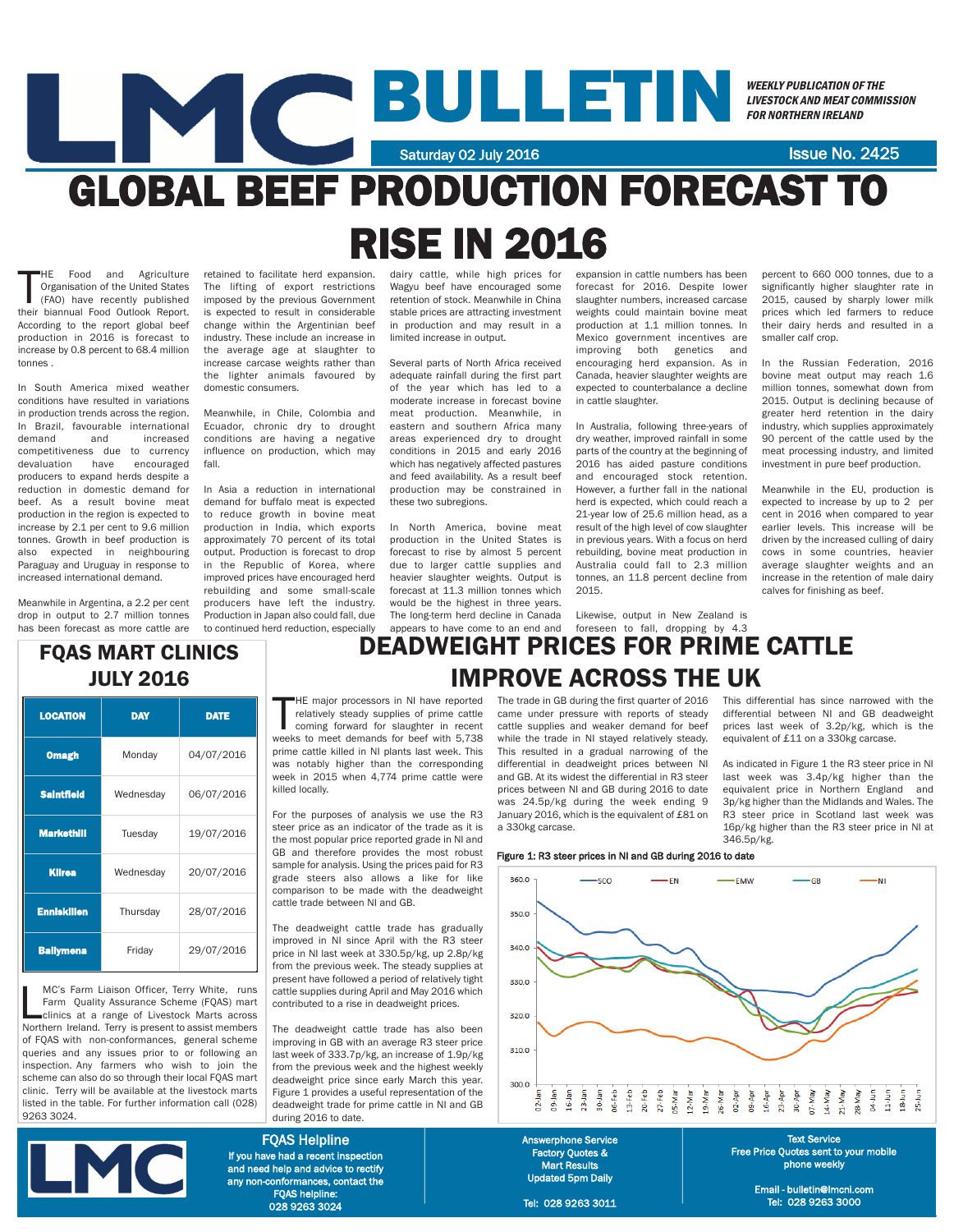## WEEKLY BEEF & LAMB MARKETS

#### CATTLE TRADE

| NI FACTORY QUOTES FOR CATTLE |  |
|------------------------------|--|
|------------------------------|--|

| (P/KG DW)       | <b>This Week</b><br>27/06/16     | <b>Next Week</b><br>04/07/16 |  |  |  |  |  |
|-----------------|----------------------------------|------------------------------|--|--|--|--|--|
| Prime           |                                  |                              |  |  |  |  |  |
| U-3             | 322 - 326p                       | 322 - 328p                   |  |  |  |  |  |
| $R-3$           | 316 - 320p                       | 316 - 322p                   |  |  |  |  |  |
| $0+3$           | $310 - 314p$                     | $310 - 316p$                 |  |  |  |  |  |
| $P + 3$         | 260 - 276p                       | 260 - 276p                   |  |  |  |  |  |
|                 | Including bonus where applicable |                              |  |  |  |  |  |
| Cows            |                                  |                              |  |  |  |  |  |
| $0+3$ & better  | 238 - 250p                       | 238 - 250p                   |  |  |  |  |  |
| <b>Steakers</b> | 140 - 170p                       | 140 - 170p                   |  |  |  |  |  |
| <b>Blues</b>    | 120 - 130p                       | 120 - 130p                   |  |  |  |  |  |

Cow quotes vary depending on weight and grade.

Pricing policies vary from plant to plant. Producers are advised to check pricing policies before presenting cattle for slaughter.

#### REPORTED COW PRICES NI - P/KG

| w/e 25/06/16   | Wgt<br><220kg | <b>Wgt 220-</b><br><b>250kg</b> | <b>Wgt 250-</b><br><b>280kg</b> | Wgt<br>>280kg |
|----------------|---------------|---------------------------------|---------------------------------|---------------|
| P1             | 151.1         | 163.0                           | 173.0                           | 192.9         |
| P <sub>2</sub> | 175.1         | 190.0                           | 204.8                           | 221.2         |
| P <sub>3</sub> | 188.8         | 206.7                           | 223.7                           | 234.3         |
| 03             | 203.9         | 215.9                           | 236.0                           | 249.6         |
| 04             |               | 230.0                           | 238.0                           | 252.4         |
| R <sub>3</sub> |               |                                 |                                 | 262.4         |

#### REPORTED NI CATTLE PRICES - P/KG

| W/E 25/06/16   | <b>Steers</b> | <b>Heifers</b> | <b>Young Bulls</b> |
|----------------|---------------|----------------|--------------------|
| UЗ             | 331.8         | 333.5          | 326.6              |
| R <sub>3</sub> | 328.7         | 328.1          | 322.4              |
| $0+3$          | 320.0         | 318.7          | 309.1              |

### **SHEEP TRADE** Deadweight Sheep Trade

| <b>SHEEP QUOTES</b> |                                                       |                     |  |  |  |
|---------------------|-------------------------------------------------------|---------------------|--|--|--|
| (P/Kg DW)           | Next Week<br><b>This Week</b><br>04/07/16<br>27/06/16 |                     |  |  |  |
| I ambs              | $390 > 21$ kg                                         | $395 - 400 > 21$ kg |  |  |  |

| <b>REPORTED SHEEP PRICES</b> |                 |                 |                 |  |  |  |  |
|------------------------------|-----------------|-----------------|-----------------|--|--|--|--|
| (P/KG)                       | W/E<br>11/06/16 | W/E<br>18/06/16 | W/E<br>25/06/16 |  |  |  |  |
| NI Lambs L/W                 | 369.7           | 341.5           | 357.2           |  |  |  |  |
| NI Lambs D/W                 | 392.7           | 382.2           | 367.8           |  |  |  |  |
| GB Lambs D/W                 | 433.8           | 412.5           | 397.9           |  |  |  |  |
| ROI D/W                      | 396.9           | 380.8           | 365.4           |  |  |  |  |

#### *Contact us:*  Website: www.lmcni.com Telephone: 028 9263 3000 Fax: 028 9263 3001

FQAS Helpline: 028 9263 3024

**Deadweight Cattle Trade**<br>ASE quotes towards the end of this week for in spec U-3 grade BASE quotes towards the end of this week for in spec U-3 grade<br>prime cattle ranged from 322-328p/kg with the majority of<br>plants quoting in the region of 324-326p/kg. Quotes for 0+3<br>grade cows remained steady at 238-250p/kg prime cattle ranged from 322-328p/kg with the majority of plants quoting in the region of 324-326p/kg. Quotes for 0+3 grade cows remained steady at 238-250p/kg across the plants. Similar quotes are expected for all types of cattle early next week.

The major NI processors have reported steady supplies of prime cattle to meet demand for beef with a total of 5,738 prime cattle slaughtered in NI last week, compared to 5,847 head slaughtered during the previous week. In the corresponding week in 2015 a total of 4,774 prime cattle were slaughtered locally. Cow throughput in NI last week remained strong with 1,963 cows slaughtered, the highest weekly throughout since January this year. In the corresponding week in 2015 cow throughput totalled 1,503 head, a 31 per cent increase year on year.

Imports of prime cattle from ROI for direct slaughter in NI last week totalled 84 head, a decline of 29 head from the previous week and accounting for one per cent of the total NI prime cattle kill. In the same week in 2015 a total of 598 prime cattle were imported from ROI accounting for 13 per cent of the total NI prime cattle kill. The number of cows imported from ROI for direct slaughter in NI plants last week totalled 53 head compared to 163 head in the same week in 2015. Meanwhile 183 cows were exported from NI for direct slaughter in ROI plants last week, similar to the previous week when 200 cows were exported.

The deadweight trade for prime cattle has continued to strengthen with the average steer price in NI last week up by 2.2p/kg to 320.7p/kg while the R3 steer price was up by 2.8 p/kg to 330.5p/kg. The average heifer price in NI last week increased by 2.8p/kg to 322.2p/kg while the R3 heifer price increased by 3.6p/kg to 330p/kg. The average cow price in NI last week recorded a notable increase of 6.1p/kg to 234.3p/kg while the O3 cow price increased by 0.6p/kg to 247.4p/kg.

In GB last week the average steer price remained steady at 323.9p/kg while the R3 steer price increased by 1.9p/kg to 333.7p/kg. This puts the differential in R3 steer prices last week between NI and GB at 3.2p/kg which is the equivalent of £11 on a 330kg carcase. The average heifer price in GB last week increased by four pence to 329.7p/kg while the R3 heifer price increased by two pence to 336.1p/kg. The differential in R3 heifer prices last week between NI and GB was 6.1p/kg which is the equivalent of £20 on a 330kg carcase.

Prime cattle with throughput in ROI last week totalled 22,812 head, the highest weekly throughout since mid-April this year. Deadweight prices for prime cattle in ROI were back in both euro and sterling terms last week. The R3 steer price in ROI was the equivalent of 311.2p/kg, back by 8.3p/kg from the previous week while the R3 heifer price in ROI was back by 7.6p/kg to 330p/kg.

HE deadweight sheep trade has continued to firm with quotes<br>for R3 grade lambs towards the end of this week ranging from<br>395-400p/kg up to 21kg. The plants have reported steady<br>supplies of lambs coming forward to meet dema HE deadweight sheep trade has continued to firm with quotes for R3 grade lambs towards the end of this week ranging from 395-400p/kg up to 21kg. The plants have reported steady throughput last week totalling 8,399 head. In the corresponding week in 2015 a total of 12,035 lambs were slaughtered locally. Exports of sheep to ROI for direct slaughter last week totalled 5,174 head, compared to 2,632 head in the same week last year. The average deadweight lamb price in NI last week was back by 14.4p/kg to 367.8p/kg while the average deadweight lamb price in ROI was back by a similar margin to 365.4p/kg.

This week's marts<br>A good trade was reported across the marts this week with good trade was reported across the marts this week with<br>increased numbers passing through the sale rings. In Omagh<br>last Saturday 671 lambs sold from 379-423p/kg compared to<br>296 lambs the previous week selling from 347-391p increased numbers passing through the sale rings. In Omagh last Saturday 671 lambs sold from 379-423p/kg compared to 296 lambs the previous week selling from 347-391p/kg. In Saintfield this week 844 lambs sold from 365-411p/kg compared to 464 lambs last selling from 331-375p/kg. In Rathfriland last week 1,000 lambs sold from 358-405p/kg compared to 600 lambs the previous week selling from 342-370p/kg. In Ballymena last week 1,156 lambs sold from 350-404p/kg compared to 605 lambs the previous week selling from 330-385p/kg. The ewe trade remained steady with a top reported price of £124 in Rathfriland on Tuesday.

#### LAST WEEK'S DEADWEIGHT CATTLE PRICES (UK / ROI)

|                | W/E 25/06/2016                               | <b>Northern</b><br>Ireland | Rep of<br>Ireland | Scotland | <b>Northern</b><br>England | <b>Midlands</b><br>& Wales | Southern<br><b>England</b> | <b>GB</b> |
|----------------|----------------------------------------------|----------------------------|-------------------|----------|----------------------------|----------------------------|----------------------------|-----------|
|                | U <sub>3</sub>                               | 332.3                      | 319.0             | 348.1    | 335.9                      | 334.8                      | 339.2                      | 339.1     |
|                | R <sub>3</sub>                               | 330.5                      | 311.2             | 346.5    | 327.1                      | 327.5                      | 333.3                      | 333.7     |
| <b>Steers</b>  | R4                                           | 328.3                      | 311.2             | 347.0    | 337.4                      | 326.7                      | 332.9                      | 337.1     |
|                | 03                                           | 316.2                      | 298.3             | 324.3    | 300.3                      | 296.7                      | 300.3                      | 305.7     |
|                | <b>AVG</b>                                   | 320.7                      | $\overline{a}$    | 342.8    | 323.5                      | 312.5                      | 314.5                      | 323.9     |
|                | U <sub>3</sub>                               | 333.8                      | 333.8             | 358.4    | 342.4                      | 341.4                      | 344.8                      | 346.7     |
|                | R <sub>3</sub>                               | 330.0                      | 321.4             | 351.1    | 328.8                      | 330.4                      | 332.3                      | 336.1     |
| <b>Heifers</b> | R4                                           | 326.2                      | 320.8             | 351.7    | 332.2                      | 328.5                      | 330.1                      | 336.3     |
|                | 03                                           | 321.1                      | 307.3             | 334.0    | 301.6                      | 302.4                      | 303.6                      | 311.1     |
|                | <b>AVG</b>                                   | 322.2                      | $\overline{a}$    | 349.1    | 328.5                      | 319.0                      | 317.1                      | 329.7     |
|                | U <sub>3</sub>                               | 326.4                      | 315.6             | 345.8    | 326.1                      | 331.9                      | 334.3                      | 333.7     |
| Young          | R <sub>3</sub>                               | 322.5                      | 307.8             | 339.3    | 311.3                      | 323.7                      | 331.6                      | 324.8     |
| <b>Bulls</b>   | 03                                           | 305.2                      | 290.6             | 304.7    | 268.7                      | 288.7                      | 301.3                      | 288.8     |
|                | <b>AVG</b>                                   | 313.9                      | $\overline{a}$    | 333.3    | 303.5                      | 311.2                      | 316.9                      | 314.1     |
|                | <b>Prime Cattle</b><br><b>Price Reported</b> | 5167                       |                   | 6709     | 7053                       | 7195                       | 4487                       | 25444     |
|                | 03                                           | 247.4                      | 241.2             | 261.4    | 234.0                      | 243.3                      | 235.6                      | 241.2     |
|                | 04                                           | 251.6                      | 242.3             | 256.2    | 238.1                      | 240.9                      | 231.4                      | 240.3     |
| Cows           | P <sub>2</sub>                               | 208.0                      | 221.9             | 219.2    | 192.0                      | 196.4                      | 193.0                      | 197.4     |
|                | P <sub>3</sub>                               | 230.3                      | 234.8             | 225.0    | 209.7                      | 209.9                      | 216.1                      | 213.1     |
|                | <b>AVG</b>                                   | 234.3                      |                   | 246.8    | 214.8                      | 208.8                      | 205.5                      | 213.7     |

(i) Prices are  $p/kg$  Sterling-ROI prices converted at 1 euro 77.65 =p Stg (ii) Shading indicates a lower price than the previous week. (iii) AVG is the average of all grades in the category, not just those listed

#### LATEST LIVEWEIGHT CATTLE MART PRICES NI

|                            | <b>1st QUALITY</b> |     |     | 2nd QUALITY |     |     |
|----------------------------|--------------------|-----|-----|-------------|-----|-----|
| W/E 25/06/16               | From               | To  | Avg | From        | To  | Avg |
| Finished Cattle (p/kg)     |                    |     |     |             |     |     |
| <b>Steers</b>              | 180                | 199 | 185 | 160         | 179 | 170 |
| Friesians                  | 140                | 159 | 149 | 120         | 140 | 134 |
| <b>Heifers</b>             | 180                | 200 | 186 | 160         | 179 | 170 |
| <b>Beef Cows</b>           | 133                | 168 | 140 | 105         | 132 | 120 |
| Dairy Cows                 | 101                | 121 | 107 | 70          | 100 | 85  |
| Store Cattle (p/kg)        |                    |     |     |             |     |     |
| Bullocks up to 400kg       | 210                | 237 | 220 | 170         | 209 | 190 |
| Bullocks 400kg - 500kg     | 195                | 212 | 203 | 160         | 194 | 175 |
| Bullocks over 500kg        | 175                | 191 | 185 | 155         | 174 | 165 |
| Heifers up to 450kg        | 210                | 249 | 222 | 160         | 208 | 185 |
| Heifers over 450kg         | 195                | 220 | 205 | 160         | 194 | 177 |
| Dropped Calves (£/head)    |                    |     |     |             |     |     |
| <b>Continental Bulls</b>   | 230                | 350 | 285 | 125         | 228 | 185 |
| <b>Continental Heifers</b> | 200                | 320 | 250 | 100         | 198 | 150 |
| <b>Friesian Bulls</b>      | 140                | 245 | 170 | 25          | 138 | 80  |
| <b>Holstein Bulls</b>      | 80                 | 165 | 115 | 15          | 78  | 45  |

#### LATEST SHEEP MARTS

| From: 24/06/16 |                | Lambs (P/KG LW) |             |           |            |  |
|----------------|----------------|-----------------|-------------|-----------|------------|--|
|                | To: 30/06/16   | <b>No</b>       | <b>From</b> | <b>To</b> | <b>Avg</b> |  |
| Friday         | Newtownstewart | 120             | 354         | 385       |            |  |
| Saturday       | Omagh          | 671             | 379         | 423       |            |  |
|                | Swatragh       | 635             | 350         | 395       |            |  |
| Monday         | Kilrea         | 440             | 358         | 378       |            |  |
| Tuesday        | Saintfield     | 844             | 365         | 411       |            |  |
|                | Rathfriland    | 1000            | 358         | 405       | 370        |  |
| Wednesday      | Ballymena      | 1156            | 350         | 404       | 374        |  |
|                | Enniskillen    | 420             | 370         | 391       |            |  |
|                | Markethill     | 1150            | 340         | 382       | 363        |  |
|                | Armoy          | 464             | 370         | 398       | 374        |  |

Information supplied by LMC / DARD/ AHDB/ DAFM LMC does not guarantee the accuracy or completeness of any third party information provided in or included with this publication. LMC hereby disclaims any responsibility for error, omission or inaccuracy in the information, misinterpretation or any other loss, disappointment, negligence or damage caused by reliance on third party information.



Answerphone: 028 9263 3011 Comments: bulletin@lmcni.com

Not for further publication or distribution without prior permission from LMC